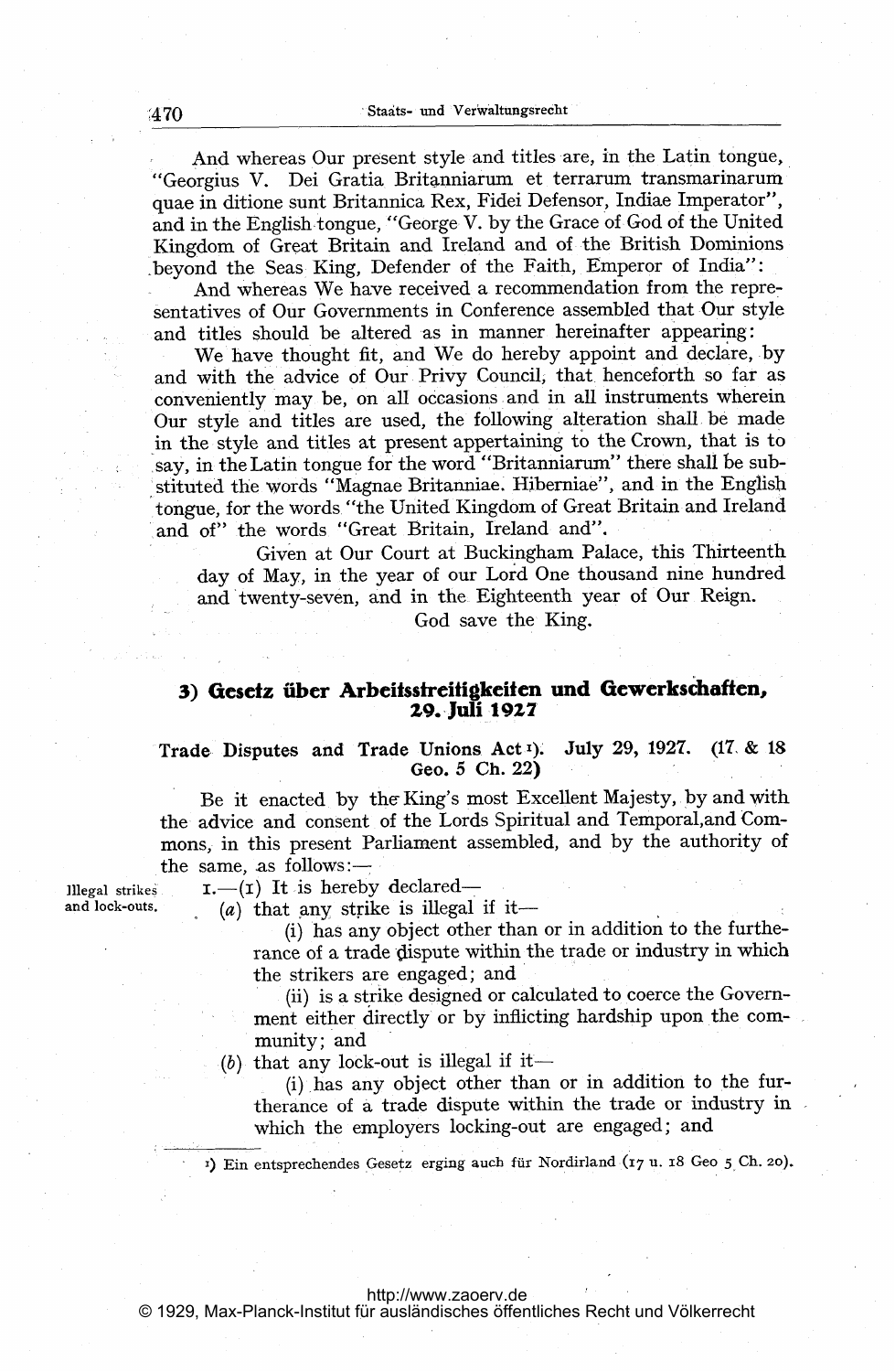(ii) is a lock-out designed or calculated to coerce the Government either directly or by inflicting hardship upon the community:

and it is further declared that it is illegal to commence, or continue, or to apply any sums in furtherance or support of, any such illegal strike or lock-out.

For the purposes of the foregoing provisions-

- (a) a. trade dispute shall not be deemed to be within a. trade or industry unless it is a dispute between employers and workmen, or between workmen and workmen, in that trade or industry, which is connected with the employment or non-employment or the terms of the employment, or with the conditions of labour, of persons in that trade or industry; and
- $(b)$  without prejudice to the generality of the expression "trade or industry" workmen shall be deemed to be within the same trade or industry if their wages or conditions of employment are determined in accordance with the conclusions of the same joint industrial council, conciliation board or other similar body, or in accordance with agreements made with the same employer or group of employers.

 $(2)$  If any person declares, instigates, incites others to take 'Part in or otherwise acts in furtherance of a strike or lock-out, declared by this Act to be illegal, he'shall be liable on summary conviction to a fine not exceeding ten pounds or to imprisonment for a term not exceeding three months, or on conviction on indictment to imprisonment for a term not exceeding two years:

Provided that no person shall be deemed to have committed an offence under this section or at common law by reason only of his having ceased work or refused to continue to work. or to accept employment.

(3) Where any person is charged before any court with an offence under this section, no further proceedings in respect thereof shall be taken against him without the consent of the 'Attorney-General except such as the court may think necessary by remand (whether in custody or on bail) or otherwise to secure the safe custody of the person charged, but this subsection shall not apply to Scotland, or to any, prosecution instituted by or on behalf of the Director of Public Prosecutions.

(4) The provisions of the Trade Disputes Act, 1906, shall not, 6 Edw. 7. nor shall the second proviso to subsection  $(1)$  of section two of the  $c$ . 47. Emergency Powers Act, 1920, apply to any act done in contemplation 10 & 11. or furtherance of a strike or lock-out which is by this Act declared to Geo. 5. c. 55. be illegal, and any such act shall not be deemed for the purposes of any enactment to be done in contemplation or furtherance of a trade dispute:

Provided that no person shall be deemed to have committed an offence under any regulations made under.the Emergency Powers Act, 1920, by reason only of his having ceased work or having refused to continue to work or to accept employment.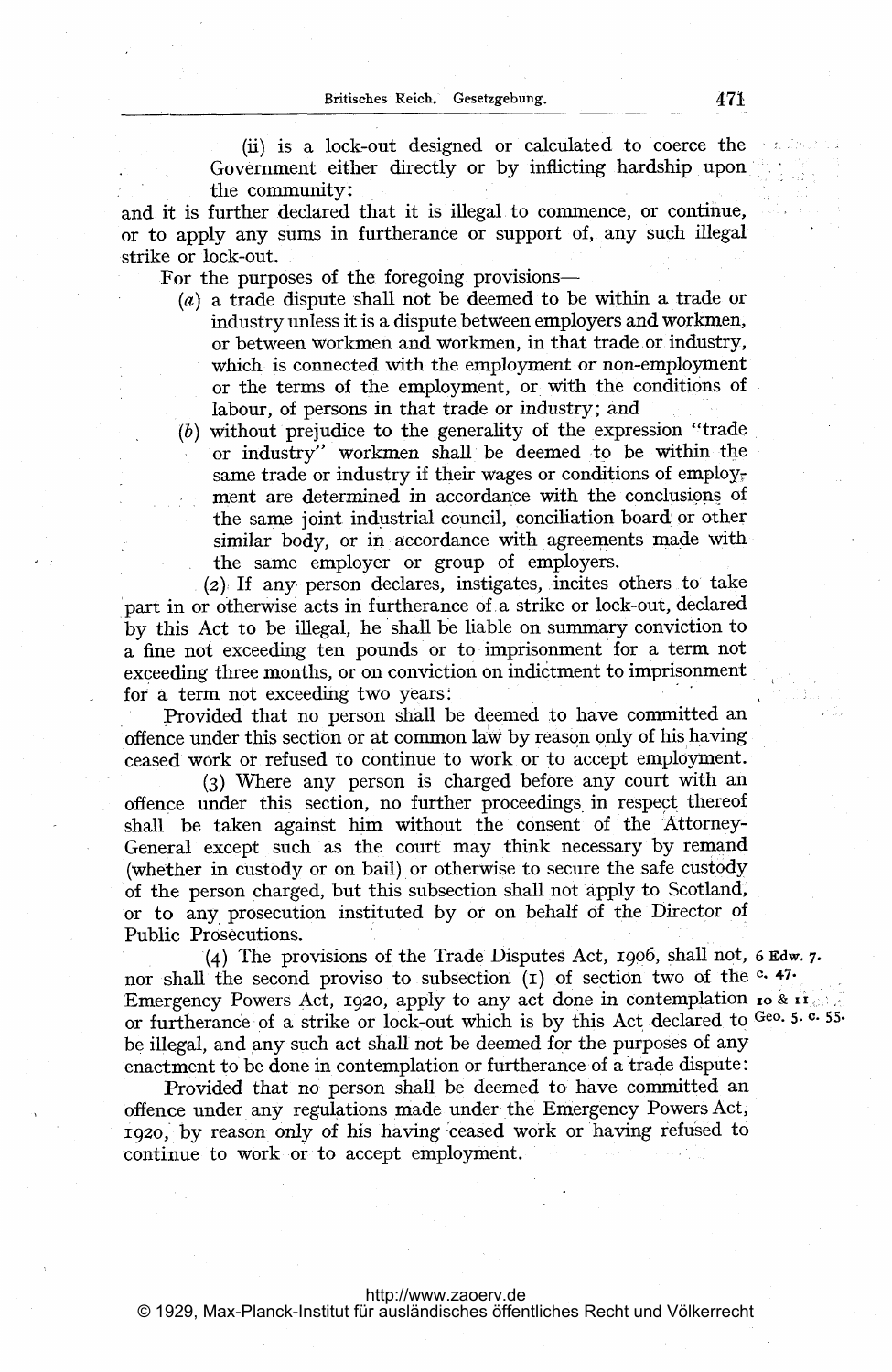Protection of

 $(2, -1)$  No person refusing to take part or to continue to take part persons refu- in any Strike or lock-out which is by this Act declared to be illegal, shall sing to take part in illegal be, by reason of such refusal or by reason of any action taken by him strikes or lock-under this section, subject to expulsion from any trade union or society, outs. or to any fine or penalty, or to deprivation of any right or benefit to which he or his legal personal representatives would otherwise be entitled, or liable to be placed in any respect either directly or indirectly under any disability or. at any disadvantage as compared with other members of the union or society, anything to the contrary in the rules of a trade union or society notwithstanding.

> (2) No provisions of the Trade Union Acts, <sup>1871</sup> to 1917, limiting the proceedings which may be entertained by any court, and nothing in the rules of a trade union or society requiring the settlement of disputes in any manner shall apply to any proceeding for enforcing any right or exemption secured by this section, and in any such proceeding the court may, in lieu of ordering a person who has been expelled from membership of a trade union or society to be restored to membership, order that he be paid out of the funds of the trade union or society such sum by, way of compensation or damages as the court thinks just.

> (3) As respects any strike or lock-out before the passing of this Act but since the first day of May, nineteen hundred and twenty-six, which, according to the law as declared by this Act, was illegal, this section shall have effect as if it had been in operation when the strike or lock-out took place.

 $3 - (1)$  It is hereby declared that it is unlawful for one or more multimidation, persons (whether acting on their own behalf or on behalf of a trade union or of an individual employer or firm, and notwithstanding that they'may be acting in contemplation of furtherance of a trade dispute) to attend at or near a house or place where <sup>a</sup> person resides or works or carries on business' or happens to be, for the purpose of obtaining or communicating information or of persuading or inducing any person to work or to abstain from working, if they so attend in such numbers or otherwise in such manner as to be calculated to intimidate any person in that house or place, or to obstruct the approach thereto or egress therefrom, or to lead to a breach of the peace; and attending at or near any house or place in such numbers or in such manner as is by this subsection declared to be unlawful shall be deemed to be a watching or besetting of that house or place within the meaning of <sup>38</sup> & <sup>39</sup> Vict. section, seven of the.Conspiracy, and Protection of Property Act, 1875.

> (2) In this section the expression "to intimidate" means to cause in the mind of a person <sup>a</sup> reasonable apprehension of injury to him or to any member of his family or to any of his dependants or. of violence or damage to any person or property, and the expression "injury" includes injury to a person in respect of his business, occupation, employment or other source of income, and includes any actionable wrong.

(3) In section seven, of the Conspiracy, and Protection of Pro-

c. 86.

Prevention of<br>intimidation.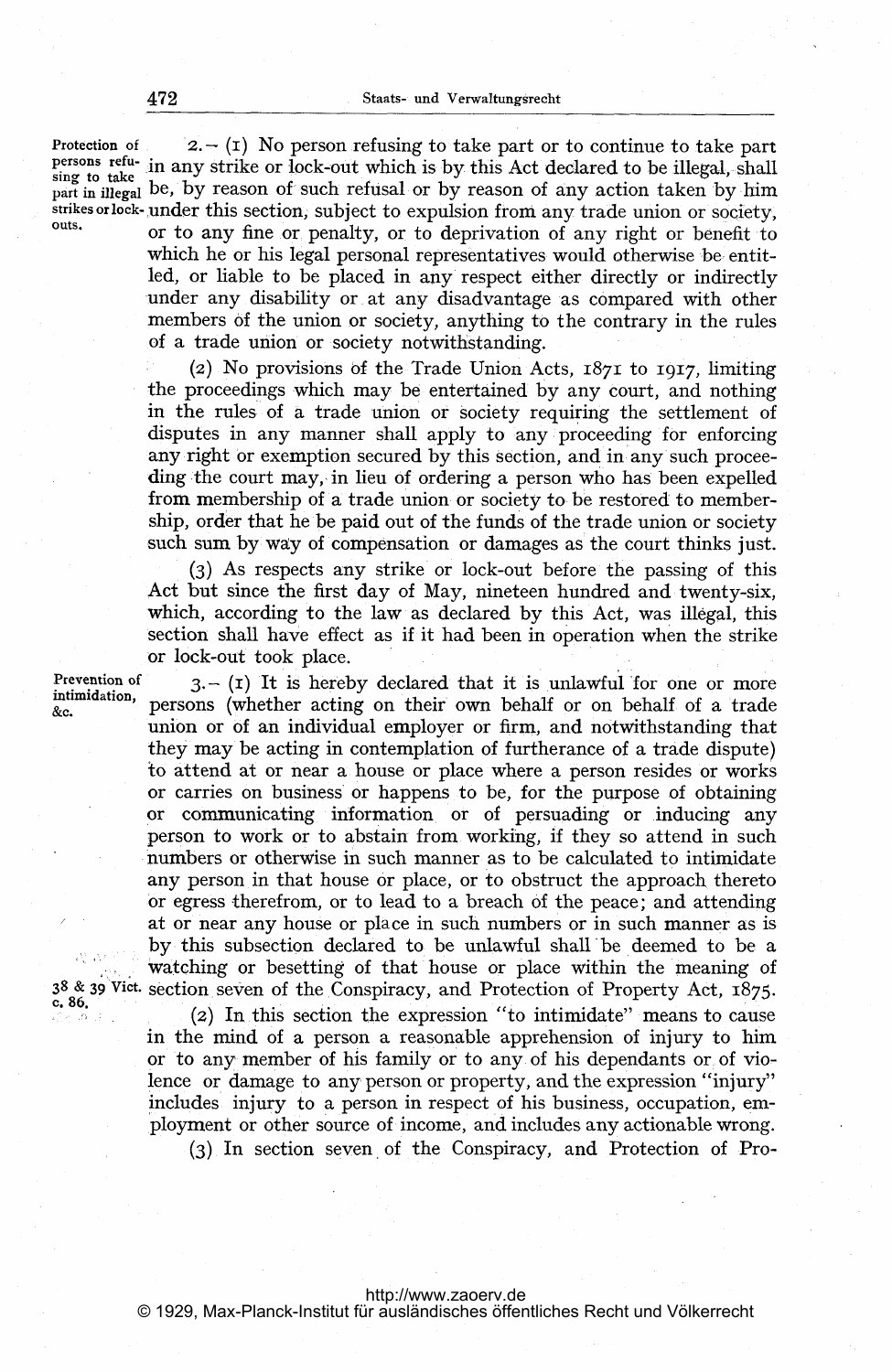perty Act, 1875, the expression "intimidate" shall' be construed as having the same meaning as in this section.

(4) Notwithstanding anything in any Act, it shall, not be lawful for one or more persons, for the purpose of inducing any person to work or to abstain from working, to watch or beset a house or place where a person resides or the approach to such a house or place, and any person who acts in contravention of this subsection shall be liable -on summary conviction to a fine not exceeding twenty pounds or to imprisonment for a term not exceeding three months.

 $4 - (1)$ . It shall not be lawful to require any member of a trade provisions as to union to make any contribution to the political fund of <sup>a</sup> trade union political fund. unless he has at some time after the commencement of this Act and before he is first after the thirty-first day of December, nineteen hundred and twenty-seven, required to make such a contribution delivered at the head office or some branch office of the trade union, notice in wri-Aing in the form set out in the First Schedule to this Act of his willingness to contribute to that fund and has not withdrawn the notice. in manner hereinafter provided; and every member of <sup>a</sup> trade union who has not delivered such a notice as aforesaid, or who, having delivered such a notice, has withdrawn it in manner hereinafter provided, shall be deemed for the purposes of the Trade Union Act, 1913, to be a member who  $_2$  & 3 Geo. 5. is exempt from the obligation to contribute to the political fund of  $\epsilon$ , 30. the union, and references in that Act to a member who is so exempt shall be construed accordingly:

Provided that, if at any time <sup>a</sup> member of <sup>a</sup> trade union who has delivered such a notice as aforesaid gives notice of withdrawal thereof, delivered at the head office or at any branch office of the trade union, he shall be deemed for the purposes of this subsection to have with drawn the notice as from the first day of January next after the delivery of the notice of withdrawal.

For the purposes of this subsection, a notice may be delivered personally or by any authorised agent and any notice shall be deemed to have been delivered at the head or a branch office of a trade union if it has been sent by post properly addressed to that office.

 $(2)$  All contributions to the political fund of a trade union from members of the trade union who are liable to contribute to that fund shall be levied and made separately from any contributions to the other funds of the trade union and no assets of the trade union, other -than the amount raised by such <sup>a</sup> separate levy as aforesaid, shall be carried to that fund, and no assets of a trade union other than those forming part of the political fund shall be directly or indirectly applied or charged in furtherance of any political object to which section three of the Trade Union Act, 1913, applies; and any charge in contravention of this subsection shall be void.

(3) All rules of a trade union made and approved in accordance with the requirements of section three of the Trade Union Act, 1913, shall be amended so as to conform to the requirements of this Act,

© 1929, Max-Planck-Institut für ausländisches öffentliches Recht und Völkerrecht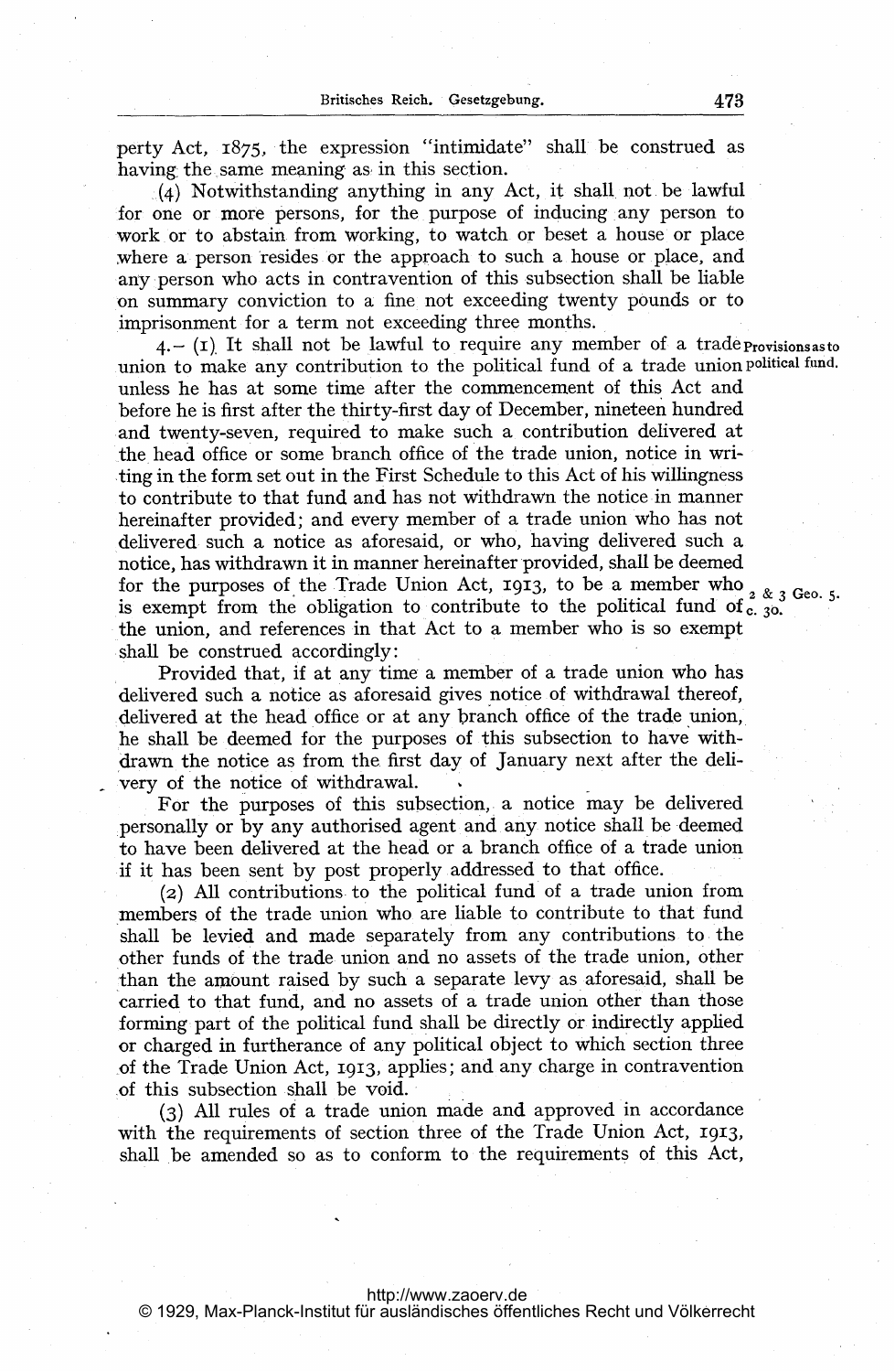and as so amended shall be approved by the Registrar of Friendly Societies (in this Act referred to as "the Registrar") within six months after the commencement of this Act or within such further time as the Registrar may in special circumstances allow, and if -the rules of any trade union are not so amended and approved as aforesaid they shall be deemed not to comply with the requirements of the said section.

(4) Notwithstanding anything in this Act, until the thirty-first day of December, nineteen hundred and twenty-seven, it shall be lawful to require any member of <sup>a</sup> trade union to contribute to the political fund of the trade union as if this Act had not been passed.

(5) If the Registrar is satisfied, and certifies, that rules for the purpose of complying with the provisions of this section, or for the purposes of the Trade Union Act, 1913, as amended by this Act, which require approval by the Registrar have been approved by a majority of the members of a trade union voting for the purpose, by the executive or other governing body of such a trade union, or by a majority of delegates of such a trade union voting at a meeting called for the purpose, the Registrar may approve those rules and those rules shall thereupon have effect as rules of the union notwithstanding that the provisions of the rules of the union as to the alteration of rules or the making of new rules have not been complied with.

 $34 \& 35$  Vict. (6) Section sixteen of the Trade Union Act,  $1871$  (which provides c. 31. for the transmission to the Registrar of annual returns by registered trade unions), shall apply to every unregistered trade union so far as respects the receipts, funds, effects, expenditure, assets and liabilities of the political fund thereof.

Regulations as  $5 - (1)$  Amongst the regulations as to the conditions of service<br>to organisa-<br>in His Majority's civil establishments there shall be included regulations? to organisa-<br>tions of which in His Majesty's civil establishments there shall be included regulations<sup>2</sup>) established ci- prohibiting established civil servants from being members, delegates, vil servants or representatives of any organisation of which the primary object is hay be mem- to influence or affect the remuneration and conditions of employment of its members, unless the organisation is an organisation of which the membership is confined to persons employed by or under the Crown and is an organisation which complies with such provisions as may be contained, in the regulations for securing that it is in all respects independent of, and not affiliated to, any such organisation as aforesaid the membership of which is not confined to persons employed by or under the Crown or any federation comprising such organisations, that its objects do not include political objects, and-that it is not associated directly or indirectly with any political party or organisation:

> Provided that the regulations made in compliance with the provisions of this section'shall not prevent-

(a) any person who is at the commencement of this Act an established civil servant from remaining <sup>a</sup> member of any trade union or organisation not composed wholly or mainly of per-

<sup>2</sup>) Vgl. Stat. Rules and Orders, 1927 No. 800.

#### <http://www.zaoerv.de>

© 1929, Max-Planck-Institut für ausländisches öffentliches Recht und Völkerrecht

may be mem-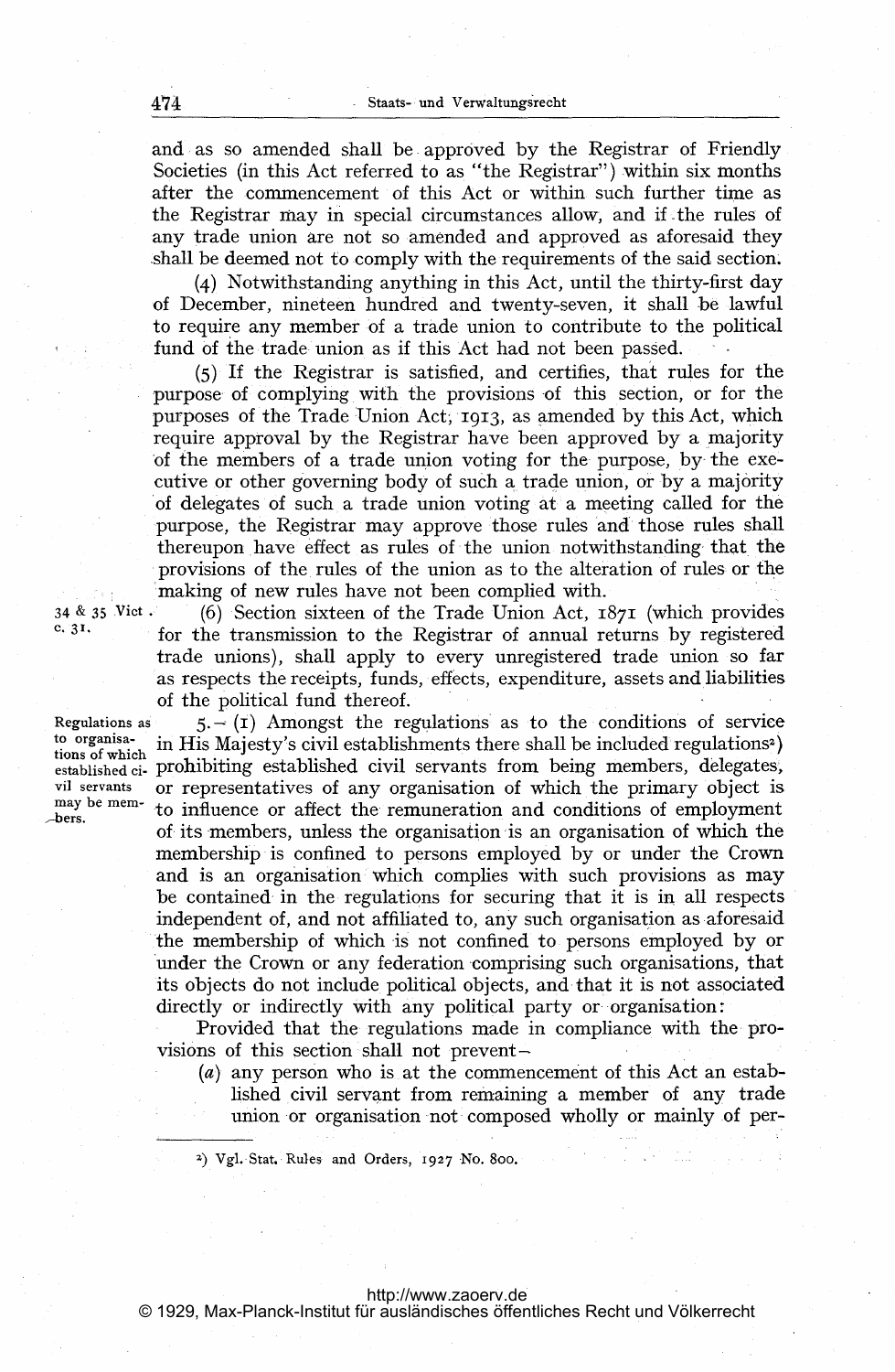sons employed by or under the Crown of which he had, at the commencement of this Act, been a member for more than six months, if under the rules thereof there had on the fourth day of April, nineteen hundred and twenty-seven, accrued or begun to accrue to him <sup>a</sup> right to any future payment during incapacity, or by way of superannuation, or on the death of himself or his wife, or as provision for his children; or

- (b) any person employed at the commencement of this Act by or under the Crown who thereafter becomes an established civil servant from remaining, so long as he is not appointed to <sup>a</sup> position of supervision or management, <sup>a</sup> member of any trade union or organisation, not composed wholly or mainly of persons, employed by or under the. Crown, of which he is a member at the date when he so becomes an established civil servant, if under the rules thereof there has at that date accrued, or begun to accrue, to him a right to any'future payment during incapacity, or by way of superannuation, or on the' death of himself or his wife, or as provision for his children; or
- $(c)$  a person who in addition to being an established civil servant is, apart from his service as such, also engaged in some other employment or occupation from being a member, delegate, or representative of any trade union or organisation, of which the primary object is to influence or affect the remuneration or conditions of employment of persons engaged in that employment or occupation.

(2) Subject as hereinafter provided, any established civil servant who contravenes the regulations made under this section shall be disqualified for being a member of the Civil Service:

Provided that, in the:case of a first offence, a civil servant shall forthwith be warned by the head of his department, and the said dis qualification shall not take effect if within one month after such warning the civil servant ceases to contravene the said regulations.

(3) In this section- Provisions as

- 
- (a) the expression "established civil servant" means a person to persons serving in an established capacity in the permanent service local and other of the Crown, and includes any person who, having been public autho granted a certificate by the Civil Service Commissioners, rities. is serving a probationary period preliminary to establishment; and
- (b) the expression "conditions of employment" means in relation to persons other than persons employed by or under the Crown the conditions of employment of persons employed under a contract of service.

 $6 - (1)$  It shall not be lawful for any local or other public authority to make it a condition of the employment or continuance in employment of any person that he shall or shall not be a member of <sup>a</sup> trade

#### <http://www.zaoerv.de>

© 1929, Max-Planck-Institut für ausländisches öffentliches Recht und Völkerrecht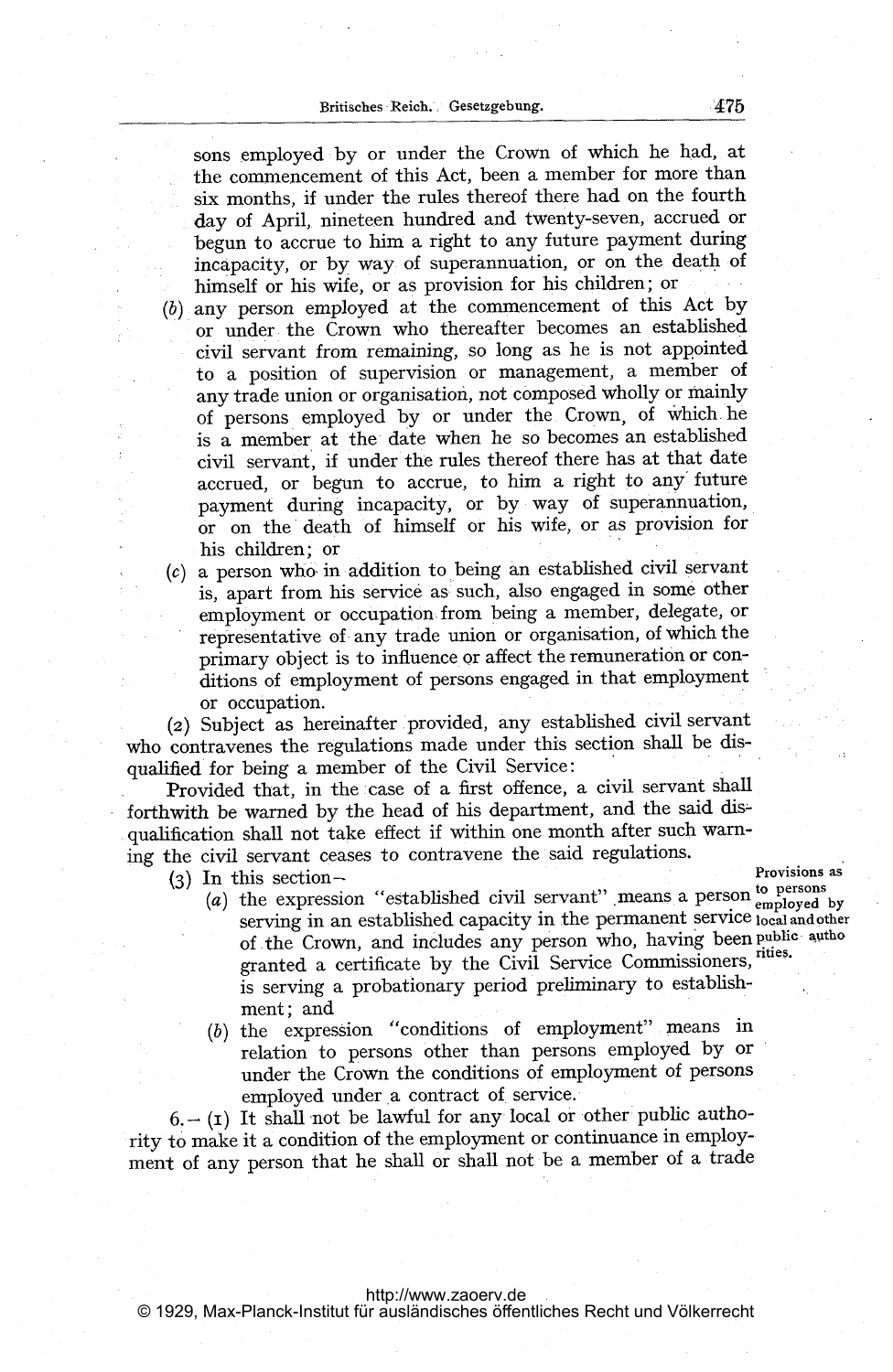union, or to impose any condition upon persons employed by the authority whereby employees who are or who are not members of <sup>a</sup> trade union are liable to be placed in any respect either directly or indirectly under any disability or disadvantage as compared with other employees.

(2) It shall not be lawful for any local or other public authority to make it a condition of any contract made or proposed to be made with the authority, or of the consideration or acceptance of any tender in connection with such <sup>a</sup> contract, that any person to be employed by anyparty to the contract shall or shall not be a member of a trade union.

(3) Any condition imposed in contravention of this section shall be void.

(4) There shall be added to section five of the. Conspiracy, and Protection of Property Act,  $1875$ , the following provision, that is to say:

"If any person employed by a local or other public authority wilfully breaks a contract of service with that authority, knowing or having reasonable cause to believe that the probable consequence of his so doing, either alone or in combination with others, will be to cause injury or danger or grave inconvenience to the community, he shall be liable, on summary conviction, to a fine not exceeding ten pounds or to imprisonment for a term not exceeding three months."

Restraint of 7. Without prejudice to the right of any person having a sufficient application of interest in the relief sought to sue or apply for an injunction to restrain unions, &c., in any application of the funds of a trade union in contravention of the contravention provisions of this Act, an injunction restraining any application of the of s. I of Act.  $f_{\text{max}}$  of  $f_{\text{max}}$  is a straining and set of the set of the set of the set of the set of the set of the set of the funds of a trade union in contravention of the provisions of section

one of this Act may be granted at the suit or upon the application of ,the Attorney-General.

In the application of this section to Scotland, there shall be substituted therein for references to an injunction references to an interdiet, and for the reference to the Attorney-General <sup>a</sup> reference to the Lord Advocate.

Short title,  $8.$  ---(1) This Act may be cited as the Trade Disputes and Trade construction, Unions Act, 1927, and shall be construed as one with the Trade Union CONSTRUCTION, Unions Act, 1927, and shall be construed as one with the Trade Union extent and Acts, 1871 to 1917, and this Act and the Trade Union Acts, 1871 to repeal. 1917, may be cited together as the Trade Union Acts,  $1871$  to 1927.

(2) For the purposes of this  $Act -$ 

(a) the expression "strike" means the cessation of work by a body of persons employed in any trade or industry acting in combination, or a concerted refusal, or a refusal under a common understanding of any number of persons who are, or have been so employed, to continue to work or to accept employment;

<http://www.zaoerv.de> © 1929, Max-Planck-Institut für ausländisches öffentliches Recht und Völkerrecht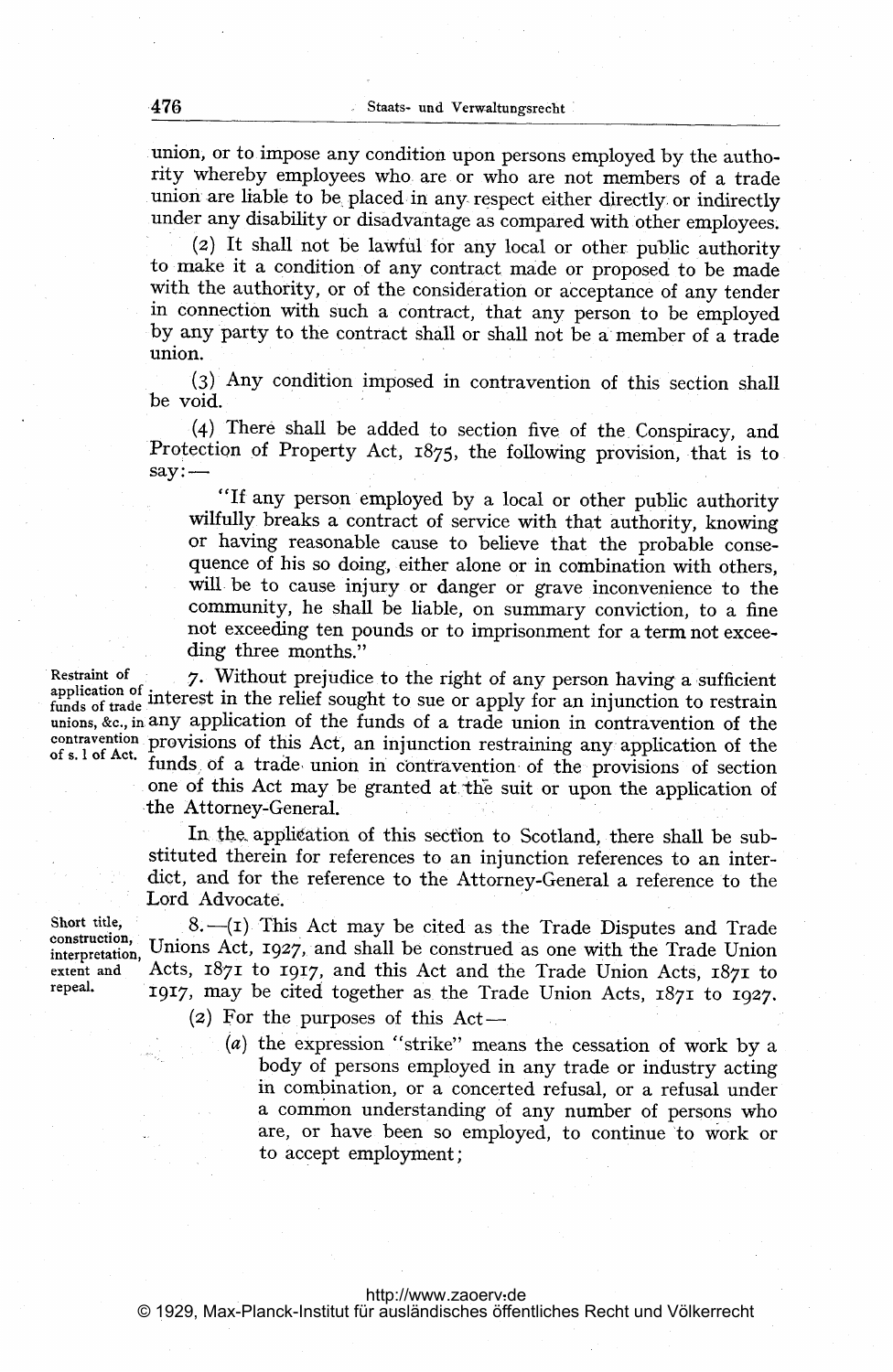#### Britisches Reich. Gesetzgebung. 477

- (b) the expression "lock-out" means the closing of a place of employment or the suspension of work, or the refusal by an employer to continue to employ any number of persons employed by him in consequence of a dispute, done with a view to compelling those persons, or to aid another employer in compelling persons employed by him, to accept terms or conditions of or affecting employment; and
	- (c) a strike or lock-out shall not be deemed to be calculated to coerce the Government unless such coercion ought reasonably to be expected as a consequence thereof.

(3) This Act shall not extend to Northern Ireland, except that the provisions of this Act relating to civil servants shall apply to civil servants employed in Northern Ireland in the administration of services with respect to which the Parliament of Northern Ireland has not power to make laws.

(4) The enactments mentioned in the Second Schedule to this Act are hereby repealed to the extent specified in the third column of that Schedule.

## S C H E D U L E S.

#### FIRST SCHEDULE Section 4

FORM OF POLITICAL FUND CONTRIBUTION NOTICE.

Name of Trade Union ... Name of member's branch (if any)

Political Fund (Contribution Notice).

<sup>I</sup> Hereby give notice that <sup>I</sup> am willing, and agree, to contribute to the Political Fund of the

Union and <sup>I</sup> understand that <sup>I</sup> shall, in consequence, be liable to contribute to that Fund and shall continue to be so liable unless <sup>I</sup> deliver at the head office, or some branch office, of the Union a written notice of withdrawal: <sup>I</sup> also understand that after delivering such a notice of withdrawal I shall still continue to be liable to contribute to thepolitical fund until the next following first day of January.

> A B Address ............................ Membership number (if any) day of 19